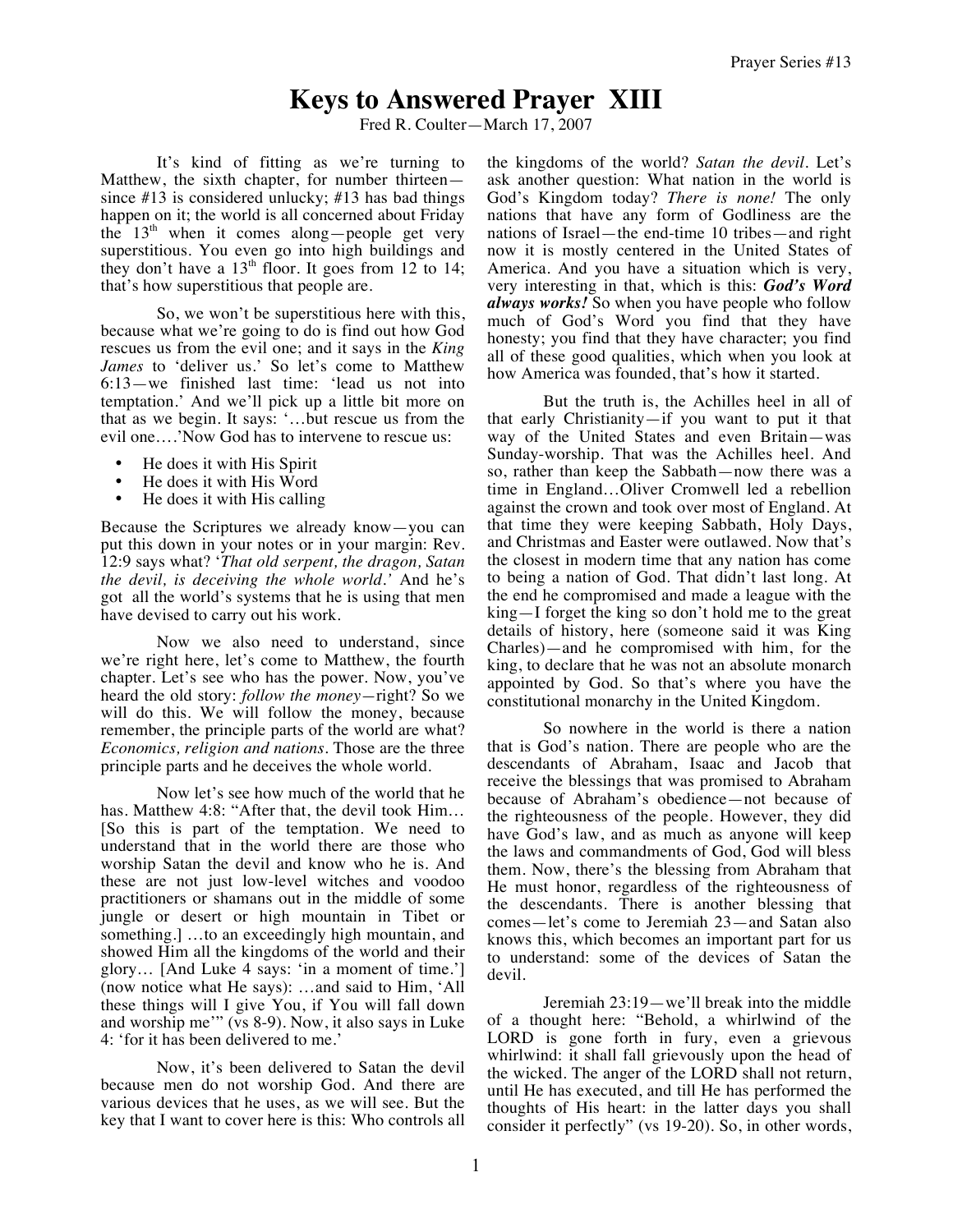God gives a promise and in the latter days we will understand what is happening in the way of religion. Because remember, Satan is there and he always wants to infiltrate and take down the people of God.

Now, did Satan grab hold of the priesthood of Israel? *Yes!* With the alliance of what? *The king.*  Whenever you had a wicked king, you had Baal worship even right at the temple—right? You can read the history of it, we don't have to go through it in detail. So always remember—and we'll look at this a little later—Satan knows who he needs to get. That's why it says, 'Rescue us from the evil one.' And we also have the prayer of Jesus where He said, in John 14, 'deliver them from the evil one.' Not take them out of the world, but in the world, 'deliver them from the evil one.'

Now, v 21—let's see what God says concerning the false prophets: "I have not sent these prophets, yet they ran: I have not spoken to them, yet they prophesied…. [Now, notice v 22—this really quite a key verse]: …But if they [false prophets] had stood in My counsel, and had **caused My people to hear My words**…" So God honors His Word in every case where it is preached. So, if they preach obedience to the last six of the commandments, they will have all the blessings that go with that, plus the blessing that God promised to Abraham. If they don't have idols, they have the blessing that comes from not having idols.

However, Israel has always had, instead of a direct relationship with God, most of the times they've had an oblique relationship with God. Now what do I mean by that? *They come to God, yet they want to keep their own ways.* Now remember when they wanted a kingship. What did God tell Samuel? *He said, 'Samuel, they haven't rejected you, they have rejected Me.'* Even with wanting a kingship, what did God say: 'All right, I'll give you a king but you know you're going to be in trouble.' I'm just summarizing it. Were they in trouble? *Yes!* Not one of the kings of the ten northern tribes was ever righteous. Not one! And He told them, 'I'll let you have a king and if he will help you keep My commandments, I will bless you, but know that you have taken one step away from Me.' But even in spite of that, for the sake of the fathers—that is Abraham, Isaac and Jacob (wherever you see the phrase *the fathers*)—God has bound himself for certain blessings to the descendants of Abraham. But He hasn't bound Himself to the rest of the world. So here, this is a two-edged sword.

"But if they had stood in My counsel, and had caused My people to hear My words, then they should have turned them from their evil way, and from the evil of their doings" (v 22). So you have that in the mix to consider. But ultimately, with the experience that we're seeing in England and in America…Now, with that said, let's understand that in the world there is good, there is evil, and Satan gets permission from God whenever something major comes down—like he did with Job. The world is controlled by Satan through various secret unknown and known—organizations. Those who are known openly in the public have a public message that makes them look like an innocent fraternity such as the Masons, such as the Knights of Columbus. There is also what is called a 'Committee of Three Hundred.' Now many people think that IF they can expose the conspiratorial things done by men in high places, that they can correct the problem. Now, you can't do it. Because there are so many of these organizations and so many of these people in so many high places, that it's an impossibility to do it. The only way—now let me present to you, as far as the world is concerned. And we need to understand this, and why we don't preach a lot on the conspiracy theories—howbeit they're all true and they're out there—you need to be careful and understand what's going on.

Here's what would have to happen: One man or group of men would have to have access to know where every one of these secret members in all of these societies—whether they're business societies, religious societies, whether they're governmental societies; because you have all three you'd have to know where all the main leaders are, and you would have to have sufficient power to within one instant of time in the whole world, whether it's day or night, to have the forces come in and execute everyone of them at the same time. So there would be no successors to take over. You would also have to have the power to implement a new form of government. Now, what have I just described? *The return of Christ!* That's why all efforts to reform government in the world will only succeed to a degree of the willingness of the government officials to do what is right. But that's about it. You need to understand that. That's why it's important that we are "rescued" from Satan the devil.

Now, let's look at some other Scriptures here so we understand about how Satan works and how Satan operates. Let's come here to Acts 26, and let's see our calling. We are called to save the world, but *not now!* Because I've just described to you the problems and difficulties of what you would have to do and where you would have to start in order to save the world. Now this is the calling of Paul after he was knocked to the ground—he and his party.

Acts 26:15: "And I said, 'Who are You, Lord?' And He said, 'I am Jesus, Whom you are persecuting…. [Very interesting statement—isn't it? If anyone of the brethren are persecuted, who are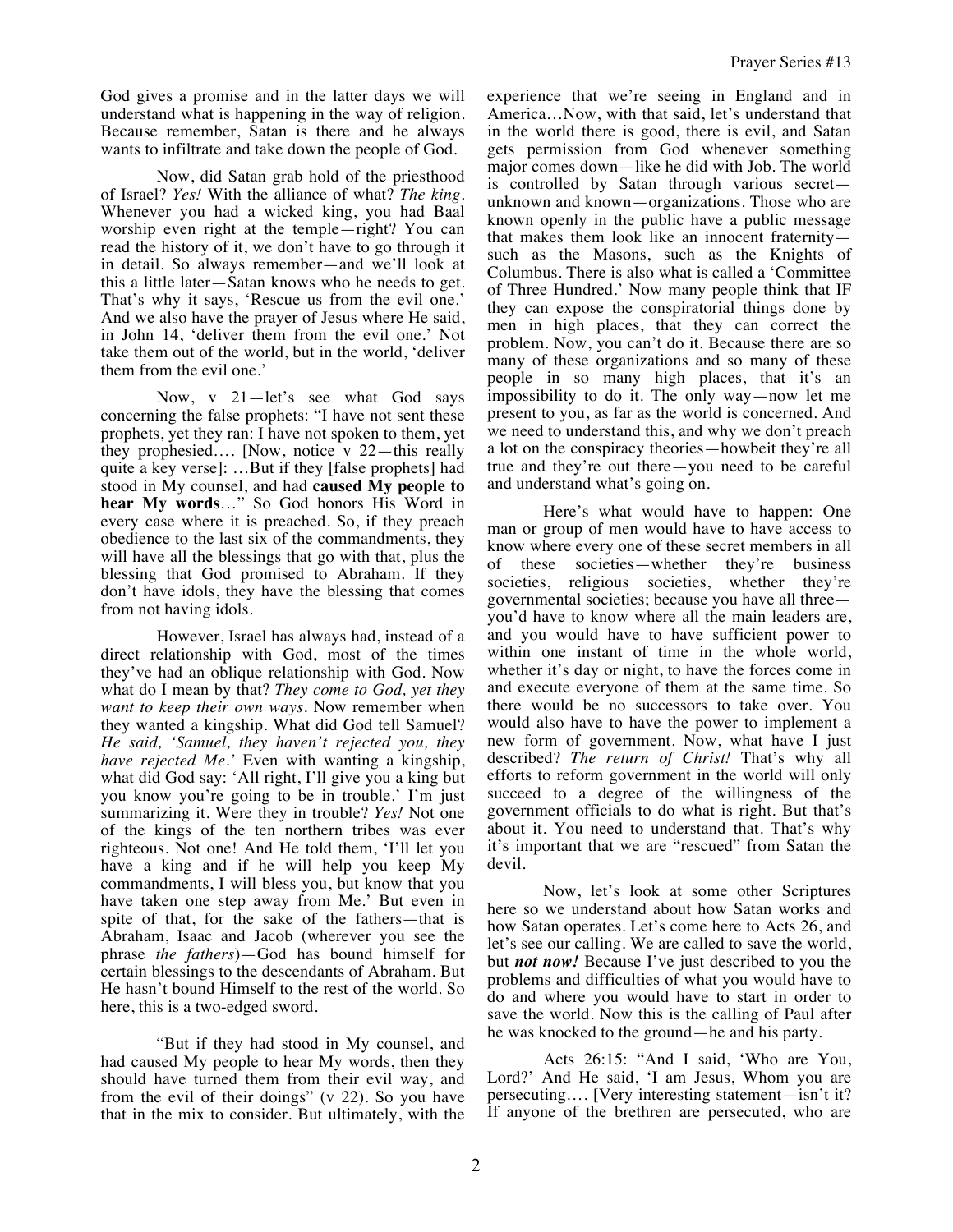Prayer Series #13

they persecuting? *Jesus!* Why? *Because with the Spirit of God, Jesus is dwelling in them.* Correct? Yes!] (v 16): ...Now arise, and stand on your feet; for I have appeared to you for this purpose: to appoint you *as* a minister and a witness both of what you have seen and what I shall reveal to you. I am personally selecting you from among the people and the Gentiles, to whom I now send you… [Now notice—spiritual operation which comes through conversion]: …**To open their eyes, that** *they* **may turn from darkness to light**… [So it has to be a spiritual operation. You can put in your margin there several Scriptures: John 6:44-45; 14:6.] (Now notice, continuing v 18): …and *from* **the authority of Satan to God**… [So let's understand something very important: there are two great authorities in the world: Satan and God! Now in between, there may be some groups of people who are leaning more toward God than they are leaning to Satan. But the ultimate authority is reduced to two: God and Satan.] …so that they may receive remission of sins and an inheritance among those who have been sanctified through faith in Me'" (vs 15-18).

So that was, what you might say: this is how God operates. He gives a mission statement, right? This is a mission statement. Now, how is it going to be performed? "Paul, you get up and go out and do it, and I'll inspire you and back you up. And you preach and teach and I will be the Power behind you." So we have to be delivered from Satan the devil.

All right let's look at a couple of other things here of how Satan is also described by Paul. Now, these Scriptures you know, but let's go ahead and just read them into the record—2-Corinthians, the fourth chapter. And one of the greatest ploys of Satan the devil—and the way that you can tell that these people are really under the power of Satan the devil is what? *They deny that Satan exists!* Totally deceived. And generally those who deny that Satan exists, a good number of them deny that God exists! And as I have said earlier, *no one is ever free from God, period!* God has control of everything:

- through Himself and through Satan the devil
- through Himself for eternal life and blessings
- through Satan the devil for the way of the world and sin

So regardless of what people may think or claim, *you're never free from God*. Now, you may not like the preacher if you're going to church. You may not like whatever it may be, but you're never free from God. Now, here's how Satan works. We've seen how God works in other sermons and so forth, let's see how Satan works.

2-Corinthians 4:1: "Therefore, having this ministry… [which I just read to you about turning them from the power of darkness to light and from the authority of Satan unto God] …according as we have received mercy, we are not fainthearted. For we have personally renounced... [Now, this all part of conversion, because these are the ways of Satan the devil] …personally renounced the hidden things of dishonest gain… [And that was before the institution of national banks.] …not walking in *cunning* craftiness, nor handling the Word of God deceitfully… [Now, what is he describing here? He is describing the tactics of Satan the devil. Because Satan loves to get people hooked on dishonest gain, doesn't he. Look at the whole gambling industry in America now—addiction to gambling. Whatever it may be. There's so much of it you can hardly name it.] …dishonest gain… [in high interest rates] …dishonest gain… [in cheating and lying. Those are some of the things that some of the devices of Satan the devil, which we'll cover here in just a bit.] …not walking in *cunning* craftiness, nor handling the Word of God deceitfully" (vs 1-2).

Satan *loves* to do that. Because if you have the Word of God—what is the Word of God? *The Word of God is Truth*—correct? And if you have the Word of God, which is Truth, you can stand up and say to people, 'The Word of God is Truth. Now let me tell you about the trinity.' or 'Let me tell you that you no longer have to keep the laws of God and go to certain Scriptures.' And I can tell you this: if you don't have our series on Galatians and Romans and Hebrews, you need to get those, especially Galatians. And if you do not have *The Code of Jewish Law,* you do not have one single clue as to what Paul is writing about concerning works of law in Romans or in Galatians. And one of the favorite tricks of Satan the devil in deceitfully handling the Word of God is this: Paul writes that we have been 'delivered from the curse of the law.' Slight of hand. The law is a curse. Basic doctrine of Protestantism. *No*, the curse of the law is the penalty for breaking the law—you are saved from your sins.

Satan likes to save you *in* your sins, rather than *from* your sins. That's very important. "…but by manifestation of the Truth..." (v  $2$ ). So you need to have the whole Truth—all of the Word of God. You need to understand how to study it. That's why we have *The Fourteen Rules of Bible Study*. That's why you need to understand Isa. 28: 'line upon line, here a little there a little, precept upon precept'—put it together. That's why you have to 'prove all things, hold fast to that which is good.' Now, if that sounds complicated, it's complicated not because God made it that way, but because of the deviousness of Satan and his servants—and he does have servants. Just like God has true servants who serve Him and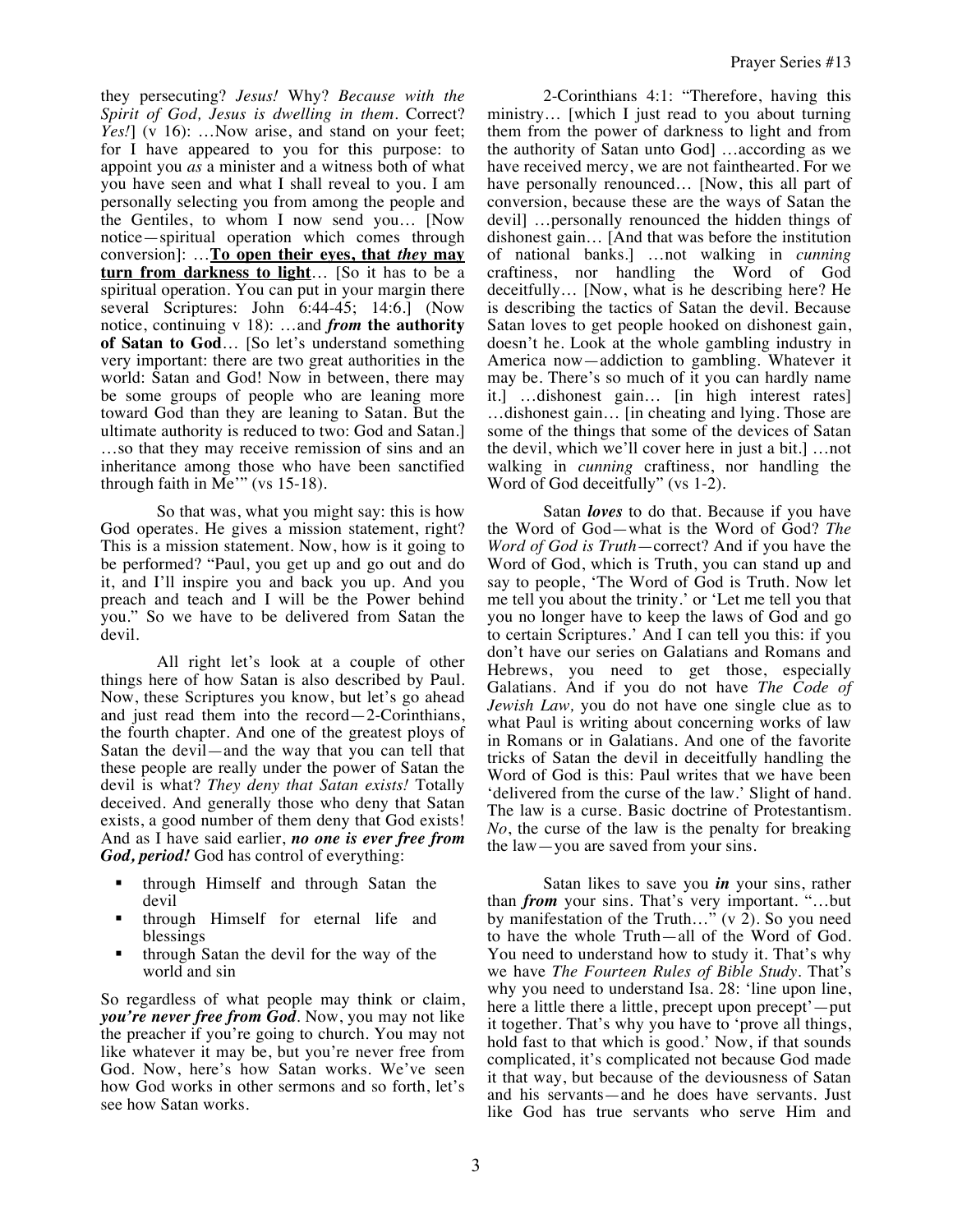preach the Word of God and serve the brethren, Satan has His servants who are true to him and his doctrines and appear very righteous, as we'll see here in just a minute.

And he says, "…we are commending ourselves to every man's conscience before God" (v 2). So what he's doing is saying, the only true motivation in this ministry of mercy that he has received is the Spirit of Truth, the Word of God which is Truth—and from the heart in serving the brethren with a clean conscience—no hidden agenda, no politics. And that's why when you get into a hierarchical church, you set yourself up for a big fall. Always happens! Now, we've been discussing some traps that some of the current Churches of God are falling in, with mishandling and deceitfully using the Word of God and wrong structure. You see right here in what Paul is doing, he's not exalting himself above the brethren. And you read in Ephesians 3 that he considers himself 'less than the least of all the saints.' So I'll bring a sermon on what's happening in those down the road rather than try and tackle it here at this point.

Now, v 3: "But if our gospel is hidden… [Isn't it interesting how God has done it. Like I brought out in the book, *God's Plan for Mankind Revealed by His Sabbath and Holy Days,* he hides it in plain sight in the Bible. It's there all the time. And the only way to discover it is proper Bible study and being led by the Spirit of God to come to the Truth. Now, that's God's secret plan so that, while it's there in plain view, they don't understand it. Because you *must have God's Spirit*, you *must love and obey God*, and you *must keep His Sabbath and His Holy Days*—then God will grant understanding. Not all at once! Bit-by-bit, by-bit, by-bit, by-bit because we grow in grace and knowledge.] (Here's another way that it's hidden): …it is hidden to those who are perishing..." (v 3).

Now hold your place here and come to 2- Thessalonians, the second chapter, because we will see something very interesting on how this Scripture ties in with it, with the devices of Satan the devil. This is the *beast power* coming at the end is going to say he's 'God.' He's going to come in power. Once you have people deceived to a certain degree, then what Satan's going to do is bring on all his power and it's going to look like the real thing.

2-Thessalonians 2:9 "*Even* the one whose coming is according to *the* inner working of Satan, with all power and signs and lying wonders, and with all deceivableness of unrighteousness **in those who are perishing** because they did not receive the love of the Truth, so that they might be saved. And for this cause, God will send upon them a powerful deception that will cause them to believe *the* lie" (vs 9-11). So think how the world is being setup now.

Come back here to 2-Corinthians, the fourth chapter—because if we're going to be rescued from Satan the devil, we have to:

- 1. Know who he is
- 2. Know how he operates
- 3. Understand where we get the power to resist and overcome
- 4. Which comes from God.

2-Corinthians 4:3: "But if our gospel is hidden, it is hidden to those who are perishing... [Now notice what happened, v 4—here is how it takes place because either you are under the authority of God, through Jesus Christ; or you're under the authority of Satan and his demons, through the power of this world. And we know he's called the 'prince of the power of the air.' And we'll see the other things that he uses to entice people.] …In whom the **god of this world**… [That's very interesting, because you look it up in the Greek and it is 'theos'—same word that is used for the true God. Now this indicates and tells us the reason that he used this word was to show us the power that Satan has, and how the only one who is going to bring us out from under that power from Satan the devil is Jesus Christ and God the Father. It's not going to be any other way. That's why Paul was sent. That's why we have his writings. That's why we have the Bible.] (Now notice what happens): …In whom the **god of this world** has blinded the minds of those who do not believe..." (vs 3-4).

Now think of this for a minute: How simple it is to come under the clutches of Satan the devil. Do not believe God! *Got ya!* That simple! So that's why it's in our daily prayer: 'Don't lead us into temptation,' especially those who come from Satan the devil and our own lusts—and 'rescue us from the evil one.' And today with all of the modern electronics that Satan is able to also use to magnify his power and control human minds. And I think about this—just this last week I traveled up to Seattle and Spokane. So I'm sitting on my seat on the plane and different ones are coming in and I see them walking up and down in the terminal as well, and they're hooked in, they're wired in to their iPOD—and they're in their own separate world. And remember this: *what goes into your mind, controls your mind*.

This is why you have to have the Holy Spirit in you, have to have the laws of God written in your heart and your mind. So whatever occupies your mind controls you. So Satan has so many things he can do now; so many avenues. So you have that. That's in addition to television; in addition to radio and all the other things. But hey, there it is. And when you go to a movie, you don't go to a movie anymore to really see good acting. You go to be blasted with the sound through every cell of your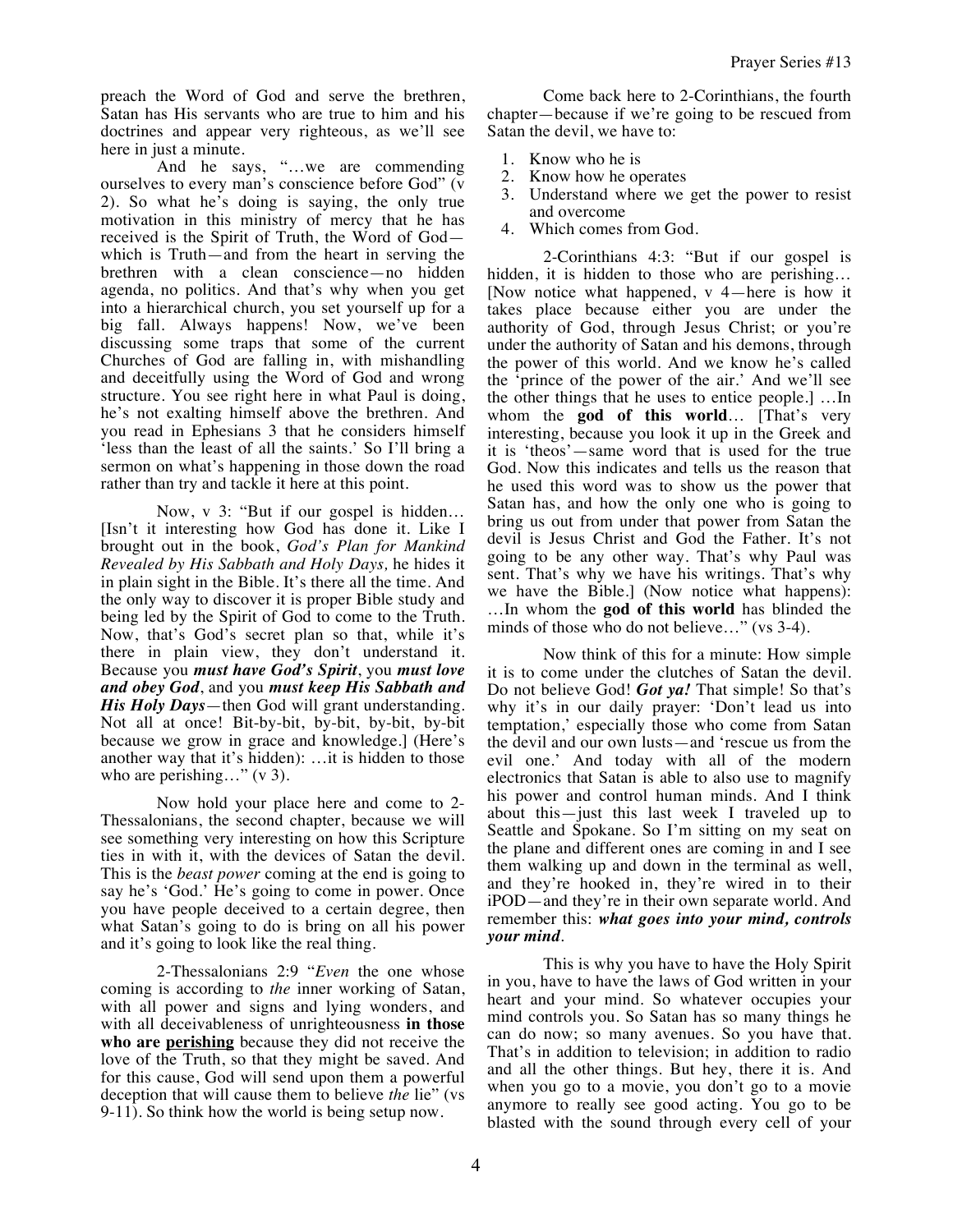body. And today, as far as the gross, satanic music is concerned—rock music, rap music, gangster rap, all of that—it is so loud because people don't want to hear it, they want to *feel* it. And if you're so wrapped up in this kind of thing, you're automatically blinded and you think you're enlightened.

"…blinded the minds…" that's why I've given several sermons in the past, which I will again in the future, *Guard the Door of Your Mind.* That's very important in being delivered from Satan is *what do you think on*. Because we'll see one of the devices of Satan the devil is to come along and inspire you to want to do something that looks really good! A good cause! We'll see that a little later. Now, here's what happens: "…blinded the minds of those who do not believe, lest the light of the Gospel of the glory of Christ, Who is *the* image of God, should shine unto them" (v 4). So think about it.

Now here we have all of these means of preaching the Gospel, electronically, visually, printed word, and so forth. So what do you think Satan's mission and goal is in this? *Get in there and control it.*

- Who controls the music?
- Who controls the movies?
- Who controls the television?<br>• Who controls the governmen
- Who controls the government?<br>Who controls the printed word?
- Who controls the printed word?

Now, in America you still have some freedom to get some things printed, but think about it, our project that we are doing now, we could never get done in many of the countries of the world. So just think; ask yourself a question: how many devices are there in the world that Satan uses to close off the Truth? *Economics, religion, education, government.* Try getting knowledge of God in the school. What's in the school today? *All twisted satanic version of history, of origin of life*—and you can't even get Intelligent Design into the schools today. In a nation that was supposedly founded on Christian principles. And you say, 'How could that be?' *Because Satan has his agents working in all of these organizations*—that's why. And I think it's more apparent than ever before. The only solution to save the world is the return of Jesus Christ. And the only solution to get rid of all of these satanic things is nearly destroy everything in the world. And that's what's going to happen when Christ returns. So we need to understand that, too.

Now notice, v 5—very important thing. How do you tell who's a true preacher of God or not? *Listen to what he says*: "For we do not preach our own selves, but Christ Jesus *the* Lord, and ourselves your servants for Jesus' sake…" Very interesting. I remember when I was in a huge, large, rich corporate Church of God. And I was observing all of these sycophant ministers in a hierarchical system—high up in the hierarchy and well paid. And I went to the great temple that they had built in Pasadena—which God took away from them now, as well as other things—and I sat there a listened to a sermon by a man who was bringing the main message of the day. And I noticed, as most of those who would get up there would have to extol the apostle of that church—and his name was called Herbert W. Armstrong. And so I sat there and listened to it and I put down five letters: JC—Jesus Christ; HWA—the man. And I kept tabs all through that hour and twenty-minute sermon, how many times did he mention Jesus Christ? toot, toot, toot—then every fifth one you do the little slash mark across it—how many times did he mention the name of the apostle? Now give a guess as to how this political sycophant did. How many times he mentioned the man? How many times he mentioned Christ? Seven times=Jesus Christ; 111 times=HWA. And then people say, 'I wonder what happened to that church?' Well, it's very obvious, and the man who did it? Guess what he now believes? *No law, Sunday, the whole thing!*

Deceived! You never ever preach yourself. Now that doesn't mean you don't mention yourself. But when that man stood in the pulpit and said, 'I am God's only apostle on earth'—what did he do? *He signed the death warrant for the whole organization.*  And everyone who believed it and followed along with it—when things started going wrong then they all rallied around the man and ra, ra, ra for the man, rather than saying, 'Where is God? Where is Christ?' No, his name was mentioned in some sentences, two or three or four times, and it was all I could do is mark it down, and then other times he'd go on and then come up again two or three or four times. I almost fainted! So who were they preaching? Christ? or themselves? *Themselves and the organization.* Amazing! I mean it blew me away.

Now, v 6—and here's the whole thing concerning what preaching needs to be, be: "Because *it is* God Who commanded *the* light to shine out of darkness, Who shined into our hearts *the* light of the knowledge of the glory of God in *the* face of Jesus Christ." So that's quite a thing. Then notice everything that Paul went through here in chapter four and as we'll see in chapter eleven. But you see, I also want us to understand. Think of this: when it was boasted, we—now please understand this: *no corporate Church of God or no corporation in the world can be the only Church of God.* Can never be! When those boasts were made, 'the only apostle of God on earth today,' and the 'only true Church of God on earth today,' those were lies of Satan the devil because they were blinding their minds to Jesus Christ and God 'gave them over to their own devices.'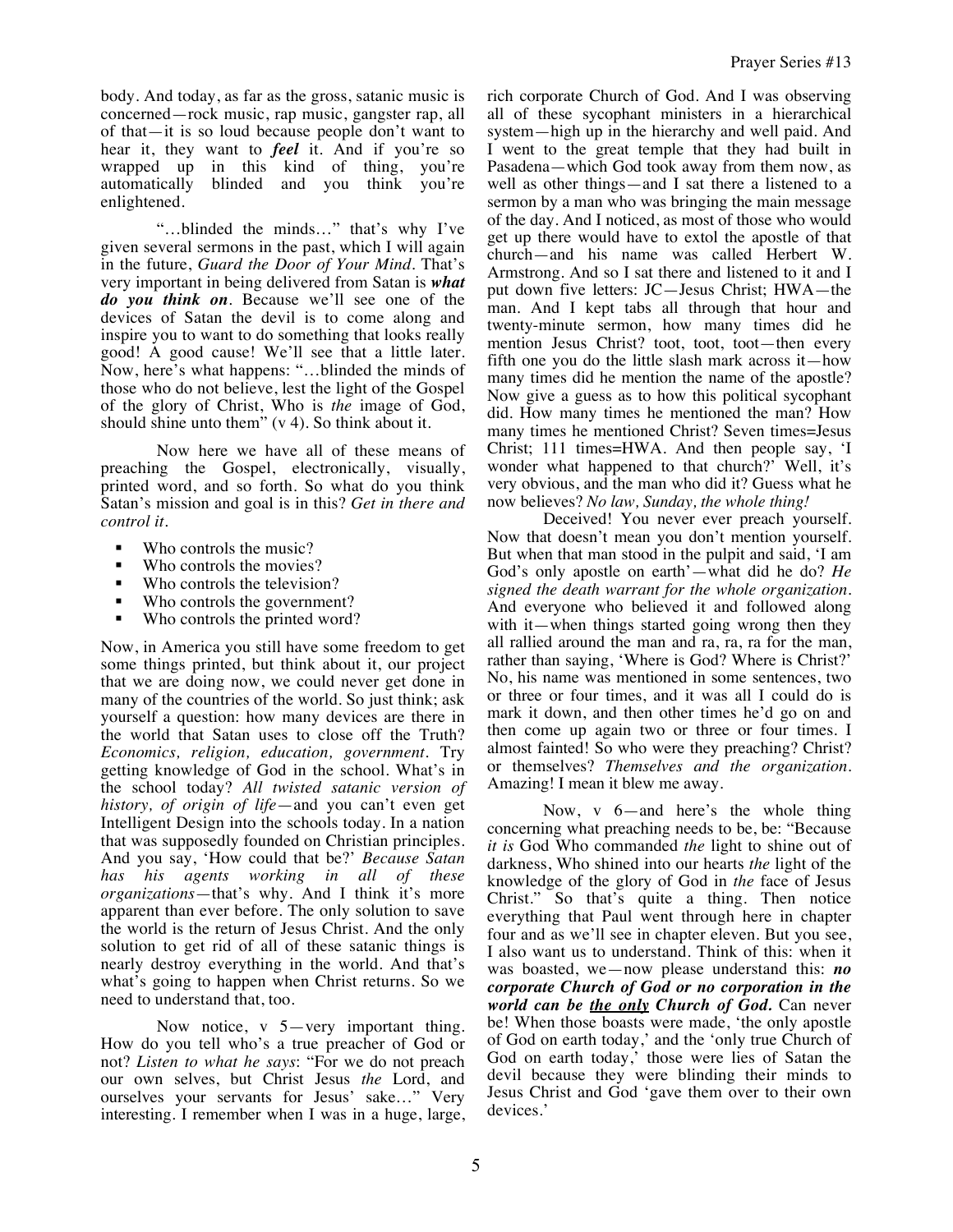Now some people who are going to hear this are not going to like those words. And some people are going to get very upset at me. Well, I suggest you read your Bible and you look at past history. Did it come to nothing? *Yes!* Why then are there so many ministers who have come out of that system who want to resurrect exactly the same thing and put themselves in the same position that the ministers did then, and take to themselves authority which only belongs to Jesus Christ? *They haven't learned the lesson!* And they need to understand, Christ needs to be taught and glorified and all the ministers need to teach the brethren to have a personal relationship with God the Father and Jesus Christ.

Now you know why I've emphasized it many, many times through the years.

## (go to the next track)

Now we've been discussing some of the economic things, which is for another topic, another sermon, but you see, you have parallels between money and religion. And as religion is deceitful, so are the economics. And as religion will fall so will the economics. There is always a judgment day for deceitfulness—and it will come. So let's go on with what we have here, and let's come to 2-Corinthians 11—this becomes very important when we understand it, because we're going to look, first of all, to be rescued from Satan. We'll talk about the world here a little later. First of all, we have to let God lead us in the way that it needs to be within His Church, because God does have His true Church which are scattered true, faithful brethren wherever they are in the world. They may be in many different organizations and some of them may not be in what we could consider any organization at all. Because understand this: *organization is only good for the collective preaching of the Gospel beyond the ability of individuals.* And in that then, it has to be handled in such a way, which we try and do, so that we use the maximum amount of money that God sends in to serve the brethren and preach the Truth.

So know this, all those who get carried away with great buildings and great projects and great things like this, it's going to fail because now is not the day of those things. And [we] need to learn the lesson: God took away the colleges and the property, all of those things, because why? *They weren't preaching the Gospel the way it should be, and they became idols.* And in doing that then, they had the influence of Satan the devil. Now, I'm not saying that they were possessed—please do not misunderstand me—but what I'm saying is: *Satan likes to be there to disturb and to cause problems for the people of God and the Churches of God.* So therefore, that's why it's there in a daily prayer: *rescue us from Satan the devil.* And your personal responsibility is your relationship with God the

Father and Jesus Christ and letting the Truth of the Word of God be the predominating thing that guides and directs everything that you do. Not the things in the world. Not the lusts in the world. We'll talk about that a little later. But what I want to focus on right now, is how Satan loves to get into the Churches of God to destroy them and pull them down. And we're going to see here now, with false doctrine, false teaching, false assumptions, while everything is looking really, really good to the carnal mind.

Now let's pick it up here in 2-Corinthians 11:1, because Paul always had to be rescued from the power of Satan—didn't he? *Yes.* Come over here to 2-Corinthians 12:7, first. Let's read what he said here: "But in order that I might not be exalted by the abundance of the revelations… [Now the truth is, we're not to be exalted about anything. Why? Because of this—remember, never forget: *you have nothing you didn't receive.* Your physical life, everything that keeps you going—*everything comes from God!* Your spiritual life, God's Spirit, all comes from God. Why should ministers and people try an exalt themselves above other people. What on earth is that going to accomplish but vanity, selfishness and destruction?] (So he said) … *there* was given to me a thorn in the flesh, an angel of Satan to buffet me… [that means just that: to *buffet* him, to make him draw close to God. So when it says, 'rescue us from the evil one' on a daily basis, Paul understood that.] …so that I might not be exalted. I besought the Lord three times for this, that it might depart from me; But He said to me, 'My grace is sufficient for you; for My power is made perfect in weakness.' Therefore, most gladly will I boast in my weaknesses that the power of Christ may dwell in me" (vs 7-9).

Now, as I read the next part of this, I want you to think about the opulence of the great apostle of the Worldwide Church of God. "For this reason, I take pleasure in weaknesses, in insults, in necessities, in persecutions, in distresses for Christ; for when I am weak, then I am strong" (v 10). So God looks at those who are weak physically. And let's just understand this: Those who are old and weak and coming toward the end of their lives, and are faithful and die in the faith, how does God look upon them? *With far greater blessing and grace and understanding knowing that they're going to be in the resurrection,* than for some exalted, high, mucky-muck minister to be some great thing that God never intended the ministers or elders to be. It's just that simple.

Now, let's come back to 2-Corinthians 11:1: "I would *that* you might bear with me in a little nonsense; but indeed, do bear with me. For I am jealous over you with *the* jealousy of God because I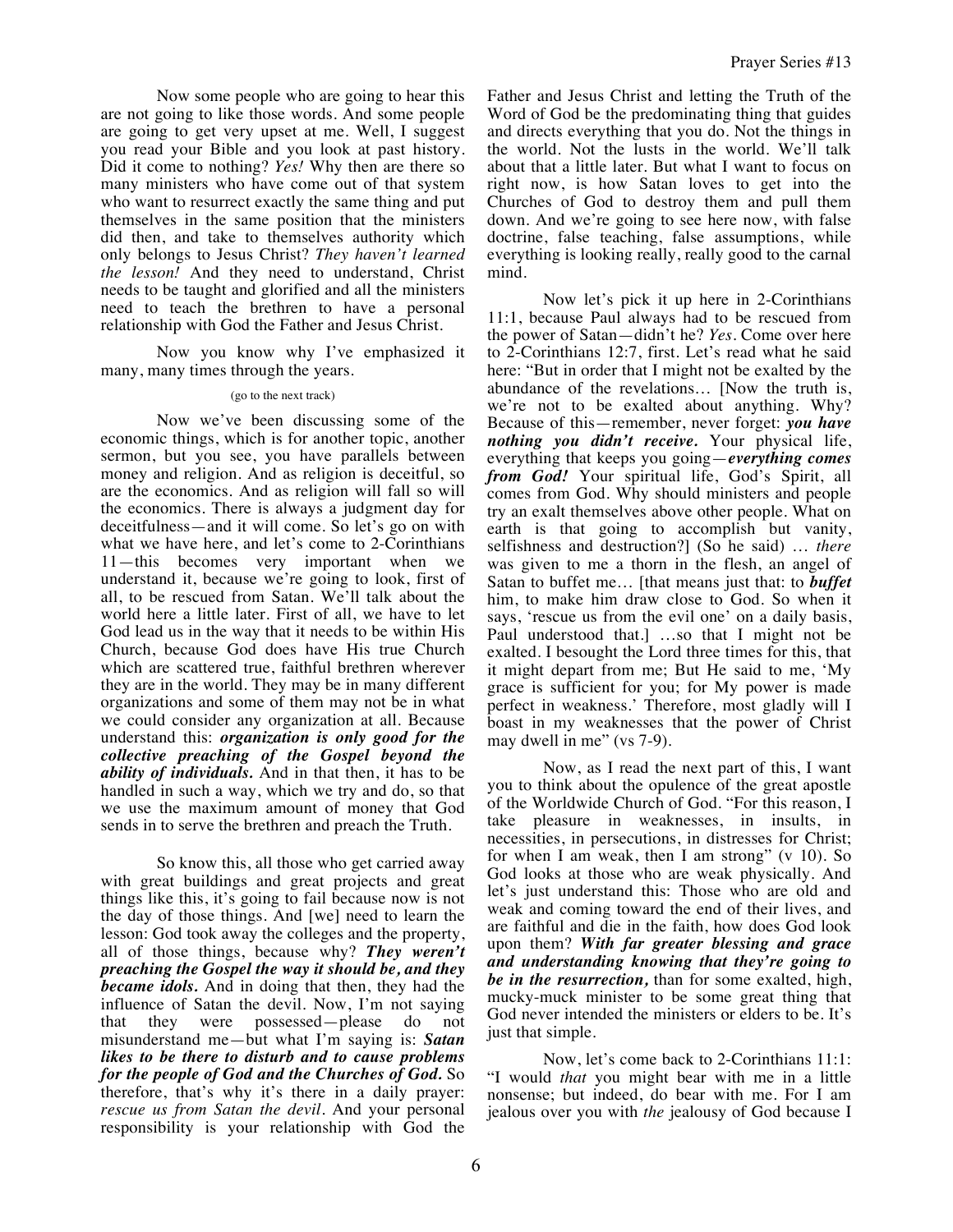have espoused you to one husband, so that I may present *you as* a chaste virgin to Christ" (vs 1-2). Now that is spiritually speaking. We could get into other things with that, but suffice to say, if you get taken down by Satan over and over again, though God forgives you, though you will be in the Kingdom of God, you no longer fit the spiritual classification of being a spiritual virgin—just like in the physical sense. Once a man or woman are no longer a virgin or chaste, they're no longer a virgin or chaste. That doesn't mean their life has come to an end, it's just a fact. So what he's saying here is this: 'Why not be faithful to God instead of being taken down by all of these devices and things, which sound so alluring, etc.

Now, v 3: "But I fear, lest by any means, as the serpent deceived Eve by his craftiness… [And one of the things that Satan always tempts with and we'll talk about this a little later—is *he holds out to you the prospect of a benefit* that you can get by circumventing God's laws. That goes all the way back to Adam and Eve. What did he say? 'Oh, in dieing you shall not surely die. Go ahead and eat of it. You can become like gods, now. You get a benefit! I am going to bring you a benefit.'] …so your minds might be corrupted from *the* simplicity that *is* in Christ. For indeed, if someone comes preaching another Jesus…" (vs 3-4).

Now, are there other Jesuses preached in the Churches of God? *Yes!* Has it happened? *Yes!* Think about it. Was another Jesus preached when this apostle went to the so-called leaders of the nations and said he's bringing the Gospel of the give and get? Was another Jesus preached when he said, 'I come in the name of the god of the Egyptians, in the name of the god of the Jordanians, in the name of the god of the Jews, and the name of the god of the Ethiopians, in the name of the god of Malaysia or Hong Kong or wherever it may be? Is that not another Jesus? But didn't it sound good? *Yes!* What do we have today in Protestantism? *All you have to do is believe*. You don't even have to be baptized. So, if you believe and you don't repent, and if you're not baptized, you have a false conversion. You may have a great emotional feeling; you may be resolved to change your life; but that doesn't mean you're converted.

"…whom we did not preach… [Meaning, what did Paul write? What did the apostles write? What did God give in the Old Testament, etc.?] …or you receive a different spirit… [Because Satan is able to have spiritual power, which comes from him and his demons—correct? As counterfeits for Christ. And if someone has a spiritual experience they're what? *Totally convinced that it's right!* Like one man has set himself up; he said he had a vision from God that he has been appointed to be the apostle's

successor to HWA and that all churches and all ministers need to come to him and submit to him and even made the statement that he would be over the two witnesses, because an apostle is greater than prophets as listed in Eph. 4. People fall for it hook, line and sinker. Look, it's a trap to test whether you believe Christ or not, that's what it is.

Comment was made (from audience): All of these things people don't see as defining another Christ. All you have to do is just pick up the *Journal*, and you can see some true messages there, but you can see all the subtle, satanic messages that are there—some of them not so subtle. For example: Jesus was not God before He became human. And how many people fall for these things hook, line and sinker? Listen, if you fall for those things, you've never been grounded in Christ. Now, you may be converted, but you may not be grounded in Christ the way you ought to.

Comment was made (from audience): When it was proclaimed that 'I come to you in the name of the God of this country or that country' or so forth, what is in the minds of the one hearing it? Some people may think since God is God of all people, therefore it's okay to say that. And since Jesus said, 'It's more blessed to give than to receive,' it's okay to have the Gospel of give and get. No, the true Gospel is *repent and be baptized*. And only one baptism that I know of ever occurred, which was with the personal assistant to that apostle. So the thing is, that's another Jesus, that's another gospel. Subtle! You need to understand that. Now, I challenge everyone out there in 'audio land': when you look at the *Journal* compare it with the Bible. You will find it one of the big things that people want to do. And there's even a book of it: *Raising the Ruins.* Why would you want to raise the ruins when Christ wants you to become a new creation. Humm? See? Those churches and those men and those brethren are going to be punished again! Because they didn't get the message that these things were not of God but a perversion of the true Gospel of Jesus Christ and the Word of God, and never came from God in the first place. Had it come from God it would not have been destroyed.

Comment was made (from audience): Today everything is an opinion. And we'll get to that when we see how Satan can tempt us personally and individually. But what we need to see is, and understand, why are we where we are today? And what happened to where we come here, to come to this point? We need to understand what happened. So, I'm mentioning this so we get a clear view, because there are too many trying to resurrect the same old 'ruins.' And there are too many brethren out there also that like to have ministers to rule over them so they can blame them when something goes wrong. And isn't that the same excuse that the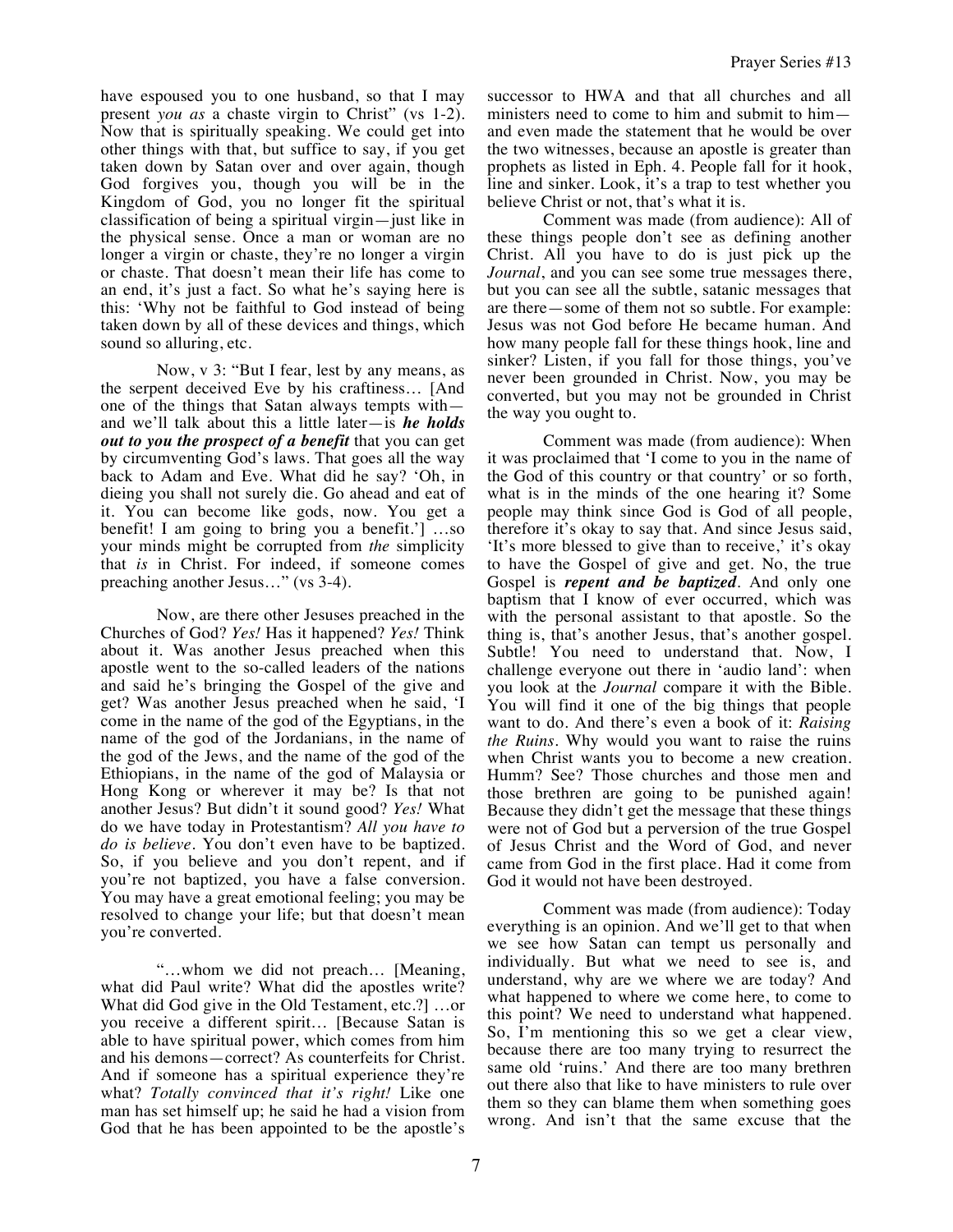children of Israel gave when they heard the Ten Commandments. "God, we're going to die if we listen to You. You tell Moses, let Moses tell us." And then what happened when things went wrong. 'Moses, you did this. Moses, you did that.'

Now notice, v 4: "For indeed, if someone comes preaching another Jesus, whom we did not preach, or you receive a different spirit, which you did not receive, or a different gospel, which you did not accept… [And let me tell you something here, very loud and clear: *Today, because of having all the Bible—the knowledge of the Word of God we have today, that God has provided, and the Spirit of God that we have today—there is no excuse for having a different Gospel or one that is perverted* to whatever degree, by whatever means. Now notice] …which you did not accept, **you put up with it as** *something* **good**…. [Like one man said, 'Well, I know this minister believes that Jesus was only created in the womb and that's when He first came into existence; and He wasn't God before. But this minister is sincere and he does good to help other people.' Well, of course! So he concluded: 'Therefore, I work with him.' Well, no! Paul said if they don't adhere to the sound words of Jesus Christ, and preach another doctrine, *'withdraw yourself!*' That's basically why we are here where we are today.

Now notice what happens when that occurs. You accept another Jesus, you have a different spirit, you have a different gospel and you put up with it as something good—what are you dealing with? *Opinions!* I think this, I think that, I think the other thing. And what did he start out 1-Corinthians with? *They're following this man, that man. Some follow Apollo, some follow Peter, some follow Paul, some follow Christ, some follow some other men.* Is Christ divided? That's the result of it. Now, let's see what happens. They begin comparing—don't they? Comparing these other false ministers coming in now we'll talk about them here a little later comparing them with Paul, and Paul with them. Amazing! So Paul has to answer it. That's why he says: "I would *that* you might bear with me in a little nonsense; but indeed, do bear with me" (v 1).

"But I consider myself in no way inferior to those highly exalted *so-called* apostles…. [That's what it means in the Greek—that's the best why I could translate it, because it is the 'super, hot-shot' apostles.] …For although *I may be* unpolished in speech, yet *I am* not in knowledge; for in all things I have demonstrated this to you. Now did I commit sin by humbling myself so that you might be exalted, because I preached the gospel of God to you freely?" (vs 5-7). Now he did this to combat those false apostles who were what? *Taking tithes and offerings.* And what happens to all these highly exalted, so-called apostles who set themselves up and create big churches and buildings and things? What happens? *I already said it, they ask for more money, more money, more money, more money,*  don't' they? So Paul said, 'All right, I'm going to give to you free.'

This is why we send out what we have to everyone, no cost—everyone that's on our mailing list. There's some people that have nothing to do with us and they just want it, they can buy it online at Amazon.com. That's fine, we have that out there so the Church is not in the business of selling. This is why I preach once a year on tithes and offerings. And every Holy Day mention it because we are to take up an offering. I do not ask people for money because of what Paul has here. Don't need to ask them for money. Let God inspire them to love God and obey God and everything else in their life, including how to tithe and offer will fall in line sooner or later. And if not, then by sermons to beat and extract money from people what good is that money going to do anyway? You may be able to do something with it in the immediate time when you get it, but what is the end? *The end is merchandising.* And the end is looking to the physical thing rather than *building up the brethren spiritually*.

So this is why he did this—v 8: "I robbed other churches… [Now the reason I'm going through this is so that you can have a good comparison to understand how you can escape the wiles of the devil, and how you need to be delivered from the devil and his cunning craftiness. And look, understand this: If it can happen in one of the churches of Paul—and even later Paul said, 'All those in Asia have abandoned me'—we need to understand that unless we have the constant relationship with God, and are being delivered from the evil one daily, we're going to find ourselves in trouble. And God doesn't want us in trouble. I mean we have enough overcoming human nature, don't we? And overcoming the world, that we don't have to fight and overcome a church, which in degree has been infiltrated by the teachings and doctrines of Satan, which appear blessedly to be true. Need to understand that.

Now, v 8: "I robbed other churches, receiving wages *from them* for ministering to you." So Paul did not take tithes that went to the local church and they gave him a wage—that's the way it should be. And not great, highly exalted wages either. In that great, exalted church that I was talking about, every evangelist had a six-figure salary which varied from \$100,000 to \$250,000. You calculate how much went to salaries, how much went to buildings, how much went to maintenance, and then how much really went to feeding the flock and you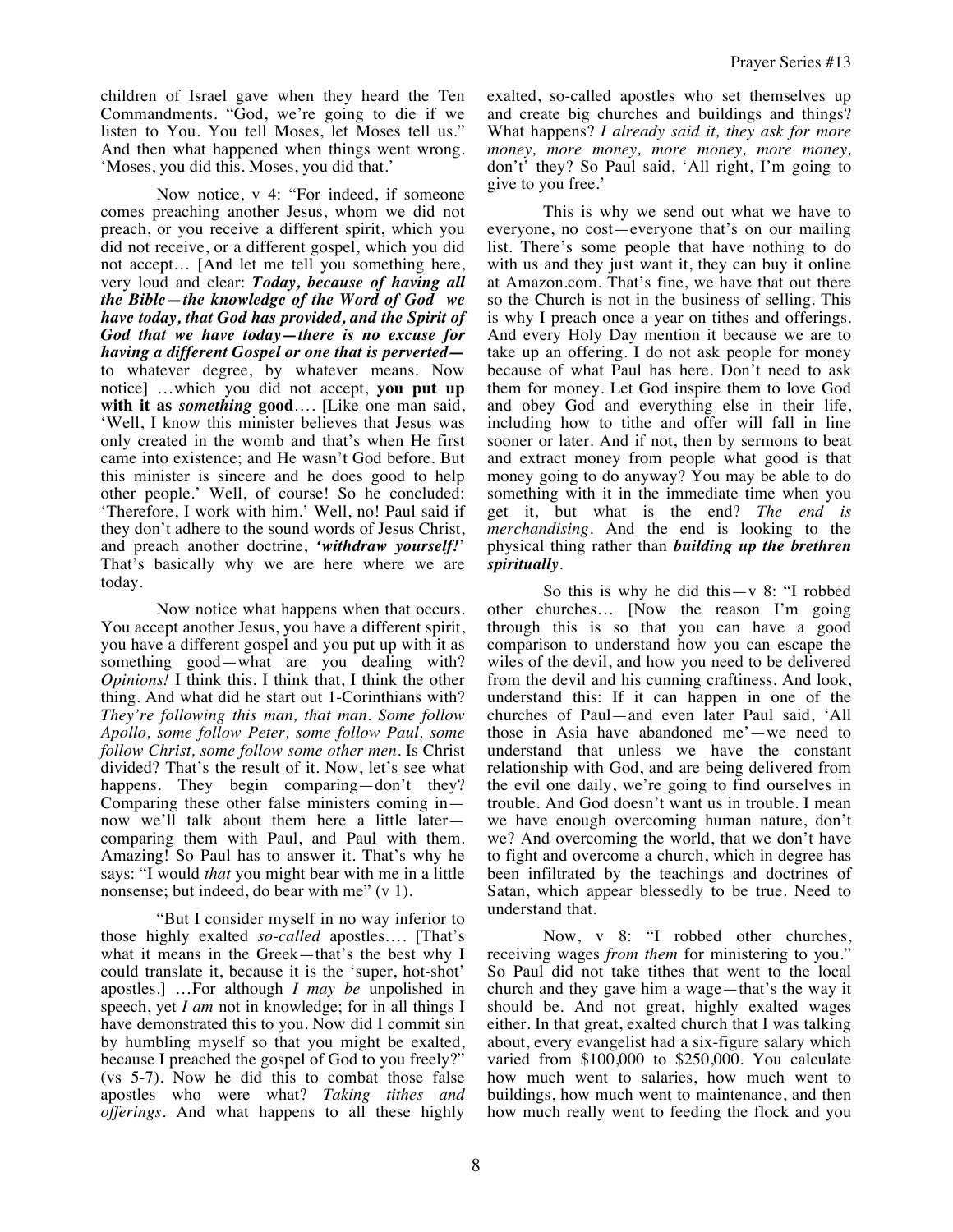will see why God destroyed it. And if you don't understand that *I can't help you!*

Verse 9: "And when I was present with you and in need, I was not a burden to anyone (for the brethren who came from Macedonia fully supplied my needs)… [Now Paul did this because he wanted to show the Truth of God compared to all of these false ministers which were there.] …for I kept myself, and will *continue to* keep myself, from being burdensome to you in anything…. [Because he wanted them to be converted first.] …*As the* Truth of Christ is in me, no one shall stop me from this boasting in the regions of Achaia. Why? Because I don't love you? God knows *I do.* But what I am doing, I will do, so that I may cut off *any* occasion from those who are desiring an occasion; so that in the things they boast of, they also may be found even as we *are*" (vs 9-12). Very important! So he did it for a specific purpose. So here, right in this Church of God, all of this satanic activity was going on. Why? *Because the brethren weren't adhering to the sound words of Jesus Christ and they weren't praying to be delivered from the evil one, daily.* And it happened to them!

Now let's continue on Satan's activities within churches—Churches of God and within any other church that professes the name of Jesus. Now what I want you to do, if you have a religious channel, watch some of the different ministers and speakers and listen to the message. See where it's headed compared to what's in the Bible. That's why God has given us His Word—which is Truth—so we can compare it with the Bible and we have to know how to do so and not just take the word of any man. Very important to understand. Because eventually especially with the hierarchical churches—men take over. And then men cut them off from God. And men, who start out as perhaps dedicated preachers, end up becoming servants of Satan.

Now let's come to Acts, the twentieth chapter, and let's see where Paul even prophesied of that. And let's see what he explains here. Now, in understanding about Acts 20, we need to realize that this was probably about 58-59 A.D. when Paul was on his way back to Jerusalem. And he knew that all the elders in Ephesus he would never see again. So this becomes a significant farewell address to them. So I think it's important that we understand it in the light of contemporary history of which we have gone through. And which many churches, even Protestant churches in the world, have gone through.

Now, let's pick it up here in Acts 20:17: "Now from Miletus, he [that is Paul] sent to Ephesus *and* called for the elders of the church…. [Now it doesn't tell us how many elders were there. But there indicates that there quite a number.] …And when they had come to him, he said to them…" (vs 17-18). We need to grasp the significance of what Paul was saying here, because later, in 2-Tim. 1, he says 'all those in Asia have left me.' Now, that's quite a significant statement. This tells us two things:

- 1. True spiritual knowledge does not stay in the mind if you don't exercise it. Like with the Spirit of God—if you don't use the Spirit of God, if you don't study the Word of God.
- 2. And so Paul is preparing them for what he knew would happen.

And as we go through this, those who have had experiences like that within the Churches of God, I want you to relate those experiences to what is being said here, simply because this is a prophecy that should have alerted us that this would happen.

"And when they had come to him, he said to them, 'You know how, from the first day I came to Asia, *and* all the time I was with you, I served the Lord with all humility and *with* many tears and temptations… [Nowhere did he exalt himself over the brethren. Nowhere did he say that he was the *one* to rule in their lives.] …which came upon me through the plots of the Jews…'" (vs 18-19).

And that's very significant because Paul, before God called him and converted him, what was he? *He was probably the #2 leading man in Judaism, at the time (Gal. 1).* And he was out there arresting and causing to be killed true Christians. So when he was converted, the Jews were after him all the time. And it's kind of like a Rabbi said in recent years: 'Jesus I can understand. But Paul I can never forgive.' Why? *Because Paul was a Pharisee of Pharisees.* So if you have the *Code of Jewish Law*, know that that's exactly what he was doing. So, he had to avoid being killed and I'm sure that he was happy that they didn't have helicopters at that time. Because you know that they would have flown around with their machinegun helicopters waiting for Paul.

Now, v 20: "'*And* how I did not keep back anything that was profitable, *but* preached to you, and taught you publicly and from house to house… [meaning, *in their homes.* And that's why the thrust of things with 'church at home' is just going back to the beginning. Isn't that the name of the movie, *Back to the Beginning*?] …Earnestly testifying, both to *the* Jews and *the* Greeks, repentance toward God and faith toward our Lord Jesus Christ…. [So preaching the whole Gospel] …And now behold, I am bound in the spirit, *and* am going to Jerusalem, not knowing the things that shall happen to me there; Except that the Holy Spirit fully testifies in every city, saying that bonds and tribulations await me. But I myself do not take any *of these* things into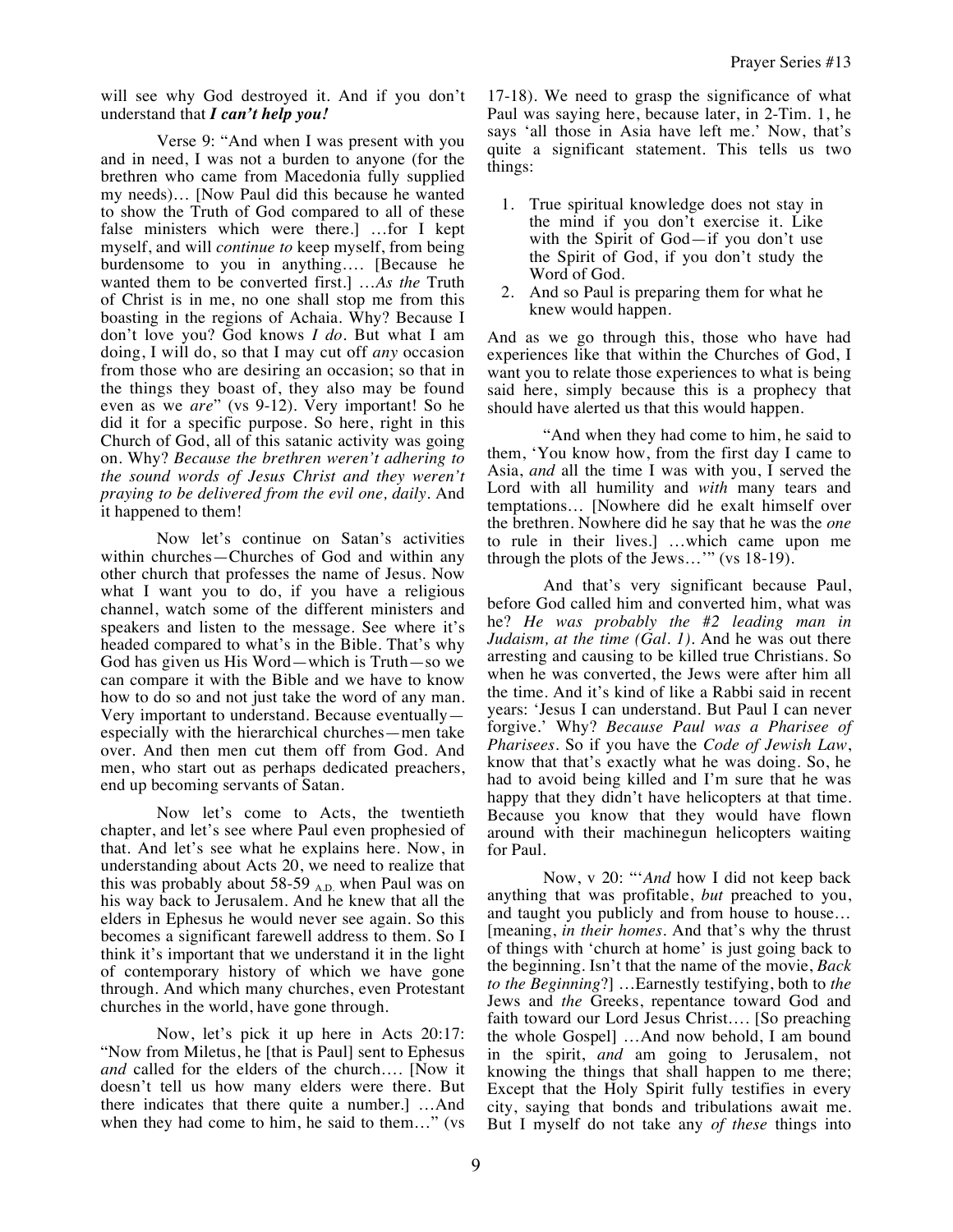account, nor do I hold my life dear to myself, so that I might finish my course with joy, and the ministry that I received from the Lord Jesus, to fully testify the gospel of the grace of God'" (vs 20-24).

And this is how we need to gauge all of our lives. Because really when we get down to it, that is a key of faith and understanding. Not to be at the disposal of some minister to have you do something—like these suicide bombers and radical Islam today. They're even now enlisting women. Women who have had troubles with their husbands and divorced and now they're set to be killed or raped—and if they are raped, anyone in the family can kill them because they have been defiled. So, now they have a program on: any woman who is disgraced and facing the death penalty at the hand of the sharia law and men, she can volunteer to become a suicide bomber—and now she will have blessings in paradise. So you see, this is not what it's talking about. Because when we are Christ's we wholly belong to Him, but we do so in an intelligent and converted and faithful and dedicated way.

Now v 25: "'And now behold, I know that you all, among whom I have gone about proclaiming the kingdom of God, will see my face no more; Wherefore I testify to you on this day that I am pure from the blood of all, For I have not held back from preaching to you all the counsel of God…. [Now notice v 28 because this is a key prophecy and he knows that this is going to happen because of what we're going to read here in a little bit in 2-Cor. 11.] …Take heed therefore to yourselves…'" (vs 25-28). Now you see, all ministers, teachers and elders need to take heed to themselves. And don't get carried away in great grandiose things. And just like Paul wrote: 'You that teach the law, don't you teach yourself?'

And really—just a little side-bar here, if we can use a little legalese, just little side-bar. God wants everyone to be controlled, *to control themselves by God's Spirit and His Word, and you are self-governing under God.* That's how God wants it. Not from ministers to police people's lives, tell them what to do—go here, go there, go the other—because we're all to grow up in Christ. The way we grow up in Christ is let Christ rule in our hearts, let the Holy Spirit lead us and don't get carried away in anything. Now he's telling this to the ministers. Very important to understand.

"'Take heed therefore to yourselves and to all the flock, among which the Holy Spirit has made you overseers… [So it's not something you get by vote. It's not something you get by reward. It is the Holy Spirit does it.] …**to feed the Church of**  God... [That's the important thing. Feed them what? *Feed them the Word of God!* That's why in Psa. 34 it says, 'Oh taste and see that the Lord is good.' And

so that we can all grow in grace and knowledge and love and all of this that we understand. That's what God wants.] (notice): …**which He purchased with His own blood'**" (v 28). So *when you start messing with the Church of God, you're messing with Christ*.

Now I want you to think about all your past history in the Church of God, or all your past history in a Protestant Church, or your past history in the Catholic Church—and I don't know if there are any Muslims out there, but if there are, you have GIANT hurdles to overcome, to come to understand the way of God. But it can be done.] …**which He purchased with His own blood.**"—which we know with the Passover coming up is the New Covenant, therefore we need always to serve the people of God the way God wants them served; to teach them the Word of God; to show them the way to have a relationship with God the Father and Jesus Christ.

Verse 29: "'For I know this: that after my departure grievous wolves will come in among you, not sparing the flock… [That happened then and we see it happening today again.] …and from among your own selves… [Now here were elders who were dedicated to God, but something happened because Satan came along and tempted them, and they yielded to the temptation. Now we'll talk about that a little later as we go on.] …from among your own selves… [those right there speaking. He was looking them right in the eyes.] …men will rise up speaking perverse things to draw away disciples after themselves'"(vs 29-30). Now that is *seeking power,*  and seeking wealth. And all you have to do is just extrapolate that out and look what happened with the rise of the Roman Catholic Church—which today is the world's largest landowner in the world. Hey they got quite a thing going. Everybody works for nothing and it all goes into the church coffers. That's not God's way!

Verse 31: "Watch, therefore… [He's telling them: Watch your lives. Watch what is being said. Watch what is being taught.] …remembering that *for* three years I ceased not to admonish each one night and day with tears. And now I commit you, brethren, to God and to the Word of His grace, which is able to build you up and to give you an inheritance among all those who are sanctified. I have coveted no one's silver or gold or clothing. Rather, you yourselves know that these hands did minister to my needs and to those who were with me. *In* all things, I have showed you that you are obligated to so labor to support those who are weak, remembering the words that the Lord Jesus Himself said: 'It is more blessed to give than to receive.' And after saying these things, he knelt with them all *and* prayed. Then there was much weeping by everyone; and they embraced Paul *and* fervently kissed him, Being distressed most of